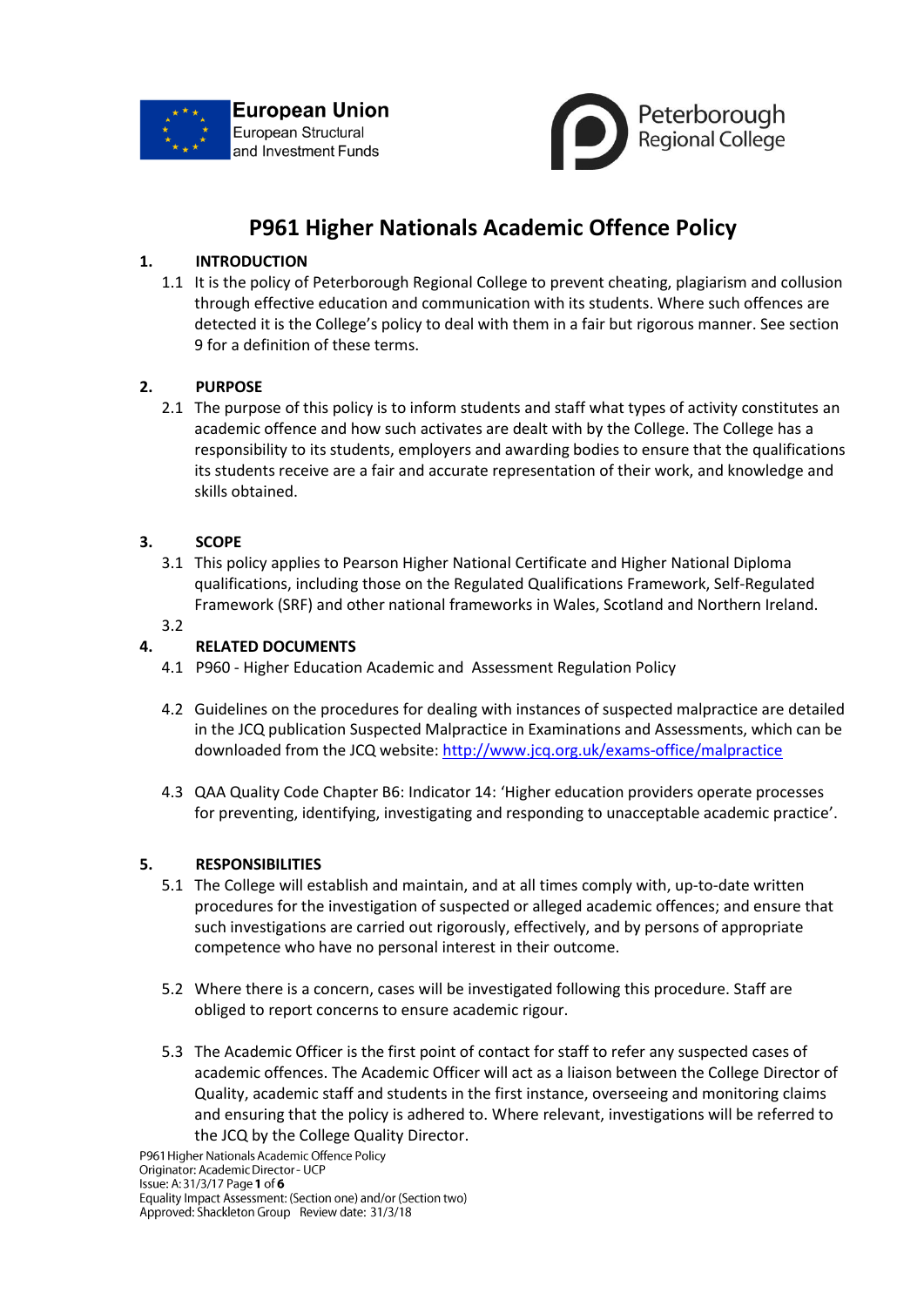# **6. RISK ANALYSIS**

**This policy is required to** ensure that correct procedures are in place and followed by all involved in the assessment and guidance offered to higher education students. **Analyse risks of non-adherence to this policy**

Poor success rates, poor external stakeholder perception and loss of business as a result; loss of certification rights for qualifications.

### **Staff training needed**

Induction and refresher training to be made available to staff. **Compliance** reduces the risks described above.

# **7. EQUAL OPPORTUNITIES IMPACT ASSESSMENT**

- 7.2 All new policies must undergo an Impact Assessment. Failure to do so will result in the policy not being approved. A template Equality Impact Assessment form is available on [J:\Policies\Equality impact assessment \(2\).doc](file:///C:/Documents%20and%20Settings/dfsCorpData/Policies/Equality%20impact%20assessment%20(2).doc)
- 7.3 **Section one**: Screening for impact consists of three pages (this is mandatory and must be signed and dated and attached to the new policy)
- 7.4 **Section two**: Full assessment (this only needs to be completed if there are equality issues within the Policy)

# **8. DATA PROTECTION**

8.1 Internal Assessment data and records should be stored for 3 years in secure storage (this can be electronic) or subject to the Awarding Organisation's requirements.

# **9. PROCEDURE**

- 9.1 **Definitions:** An academic offence is the general term used to define cases where a student has tried to get unfair academic advantage in an assessment for themselves or another student.
- 9.2 **Plagiarism** is when someone presents another person's work, words, images, ideas, opinions or discoveries, whether published or not, as his or her own. It is also when artwork, images or computer-generated work of others, is used without properly acknowledging where this is from or without their permission.
- 9.3 Examples of plagiarism include: (this list is an example and not exhaustive)
	- directly copying from written work, physical work, performances, recorded work or images, without saying where this is from;
	- using information from the internet or electronic media (such as DVDs and CDs) which belongs to someone else, and presenting it as your own;
	- rewording someone else's work, without referencing them; and
	- submitting an assessment which has been produced by another student or person.
- 9.4 **Collusion** is when two or more students collaborate in the preparation or production of work which is submitted by each as his or her own unique work but is identical or substantially similar. Collusion also occurs where there is unauthorised co-operation between a student and another person in the preparation and production of work which is presented as the student's own.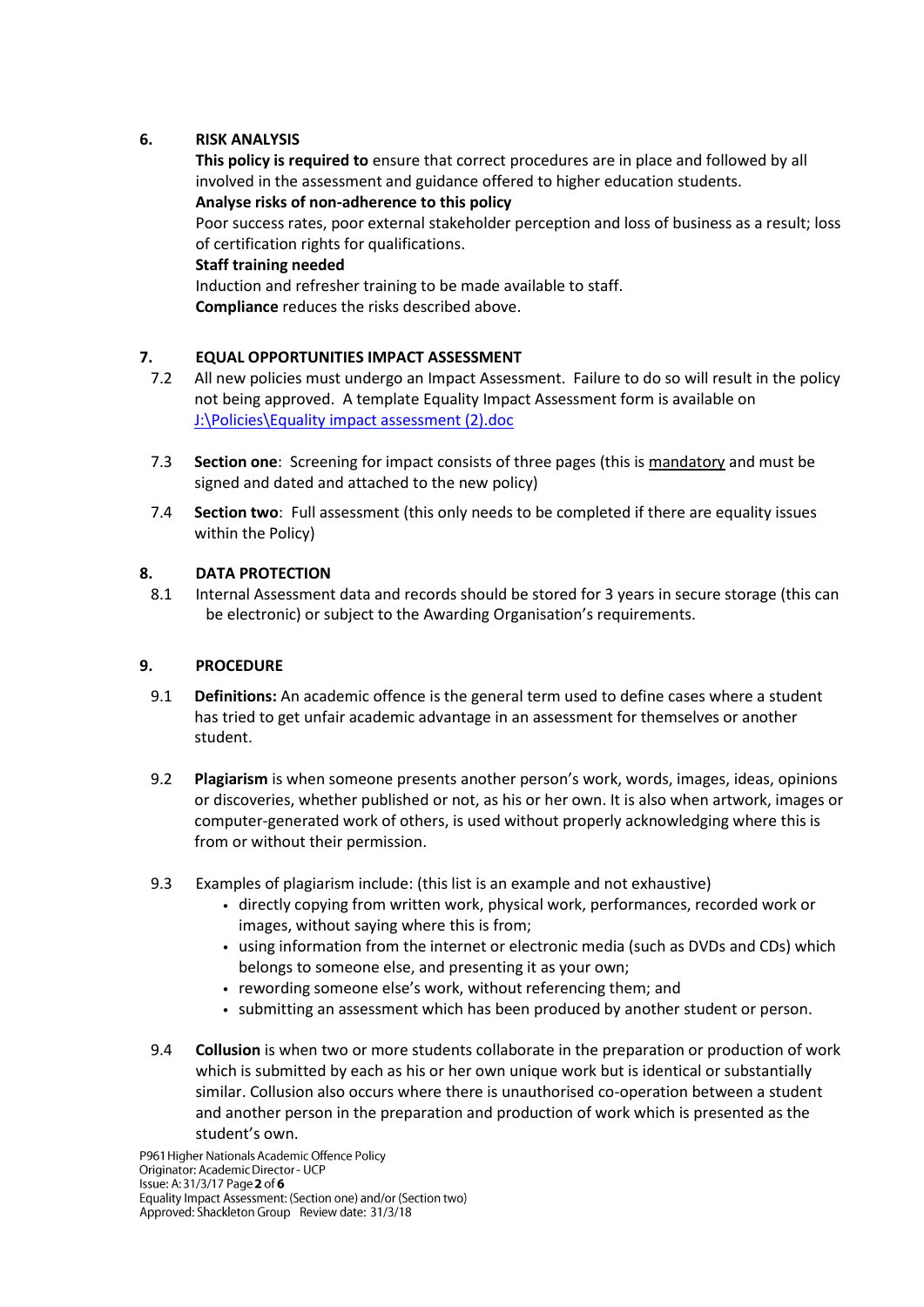9.5 Many parts of university life need students to work together. Working as a team, as directed by a tutor, and producing group work is not collusion. Collusion only happens if work is produce jointly to benefit of one or more person and try to deceive another (for example the assessor).

Examples of collusion include:

- agreeing with others to cheat;
- copying the work of another person (with their permission);
- allowing another student to copy your own work.
- 9.6 **Cheating** is when someone aims to get unfair advantage over others. Examples of cheating include:
	- taking unauthorised material into the examination room;
	- inventing results (including experiments, research, interviews and observations);
	- handing your own previously graded work back in;
	- getting an examination paper before it is released;
	- behaving in a way that means other students perform poorly;
	- pretending to be another student; and  $\bullet$  .
	- trying to bribe members of staff or examiners.
- 9.7 **Fraud** occurs when someone has deliberately and knowingly allowed or paid another person to do their work, or sit an examination for them. Examples of fraud include:

- getting someone else to produce part or all of your work;  $\bullet$
- submitting essays from essay banks and essay writing services;
- paying someone to produce work for you;
- submitting computer programs from a computer program writing service;
- allowing someone to sit an examination for you; and
- pretending to be another student
- 9.8 **Poor academic practice** is a term usually used when work is badly referenced and cited incorrectly.

# **10 The Stages of Investigation:**

- 10.1 The handling of Malpractice involves the following stages;
	- 1. The allegation
	- 2. The investigation (including Awarding Body involvement)
	- 3. The decision
	- 4. The Appeal

# 10.2 **Stage 1: The Allegation**

All cases of suspected academic offences must be reported to the Academic Officer. Any case of suspected academic offence must be supported by evidence documented by the person who suspects the academic offence. For example, in a case of possible plagiarism, the marker of the assignment should highlight those passages which are unattributed, should provide a note of the sources from which these passages come and should indicate the extent of plagiarism as a percentage of the assessment in question (i.e. Turnitin Report).

10.3 If the student is registered with the awarding body the Director of Quality at the College must submit full details of the case at the earliest opportunity by emailing a JCQ Form M1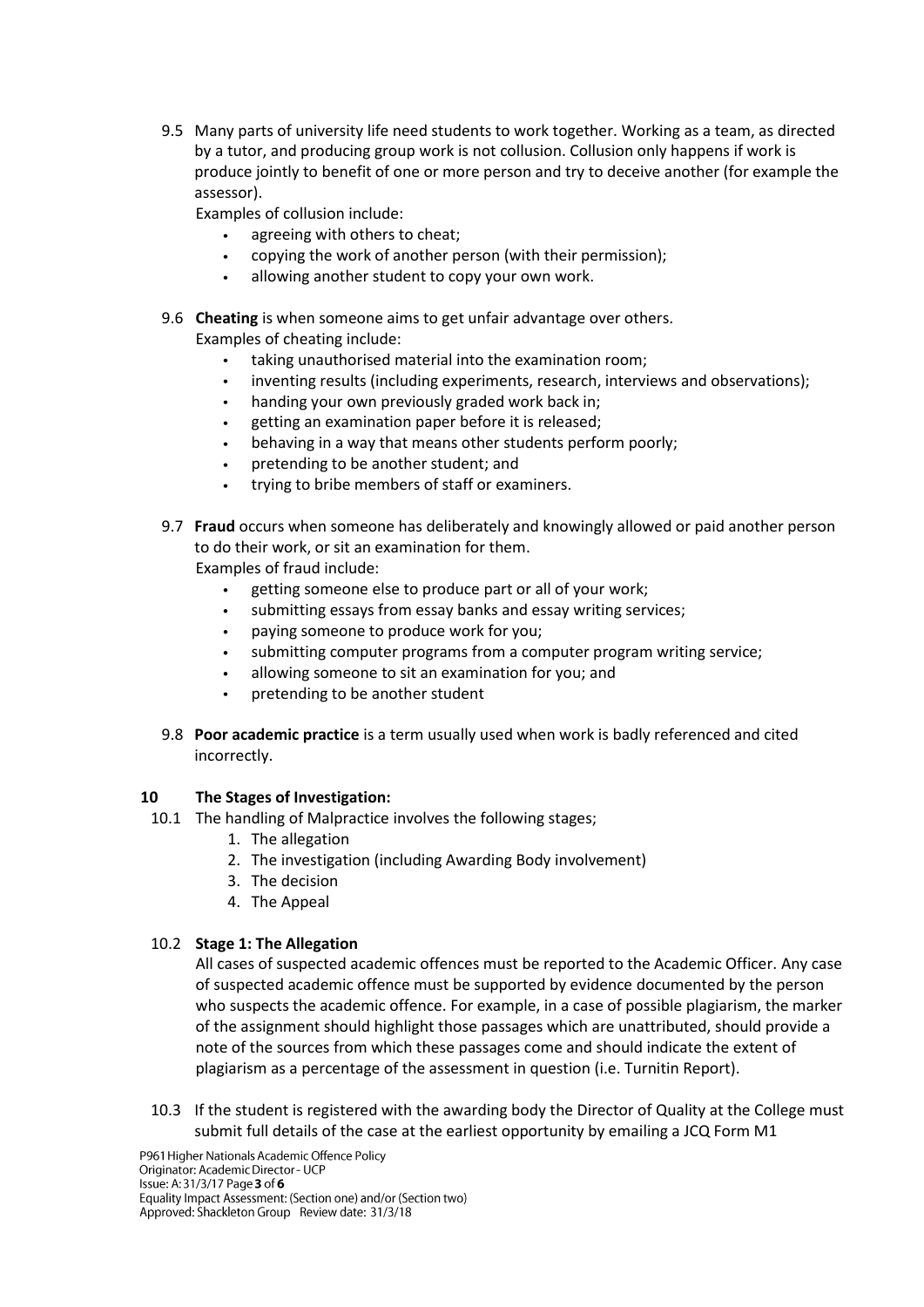<http://www.jcq.org.uk/exams-office/malpractice> with supporting documentation to [pqsmalpractice@pearson.com.](mailto:pqsmalpractice@pearson.com)

### **11 Stage 2: The Investigation**

- 11.1 The Awards Board Panel can be called at any point in the academic year to hear an Academic Offence case. The Awards Board panel will ensure that all alleged offences have been investigated fairly and consistently across HNC and HND provision at the College. The Panel will decide if an academic offence has been committed and any appropriate sanction (which may include remedial intervention) taking account length of study, previous history of offences and the severity.
	- 11.2 The Academic Officer is responsible communicating the details of the alleged offence and any supporting evidence to the student ahead of the Awards Board Panel and should submit the student response as part of the report to ensure a balanced report and associated evidence; the Panel will not make any judgements unless they are assured of this balanced approach. If the student fails to engage with the procedure, for instance, by failing to respond to correspondence, failing to attend meetings or do so in a vexatious manner they may be assumed to be admitting to the offence.
- 11.3 Students and staff involved in the investigation may be called to meet with the Panel to provide further clarifying information. Students and staff will be advised of this 5 working days ahead of the Panel in writing. Students are advised to contact the UCP Student Officer for advice and they are entitled to bring a representative along to any meetings they attend. If a student is unable to attend the meeting, and notifies the Academic Officer at least 5 working days in advance, they will be permitted to submit written representation in support of their case.
- 11.4 For cases referred to the awarding body, on receipt of a notification of suspected malpractice, the awarding body will consider the information provided and decide either:
	- to take no further action; or
	- if the notification takes the form of a Report, to make a decision on the case in accordance with the procedures, (where the evidence permits to ask the head of centre to carry out a further investigation as described in sections and provide further evidence; or
	- to investigate the matter further itself.

#### **12 Stage 3: The Decision**

- 12.1 The order of proceedings for the Panel meeting will normally follow:
	- I. Introduction of those present;
	- II. Allegation of academic offence set out by the HE Manager or HE Programme Lead;
	- III. The student, or the student representative, responds to the allegations;
	- IV. The Panel has the opportunity to question both a subject specialist/assessor, the HE Manager/ HE programme Lead and the student;
	- V. The Chair sums up the allegations. New evidence is not admissible at this time;
	- VI. The student and their representative withdraw whilst the panel reaches its decision
	- VII. The Panel make a decision on the academic offence or otherwise based on the evidence provided;
	- VIII. The Panel makes a decision on the penalty to be applied;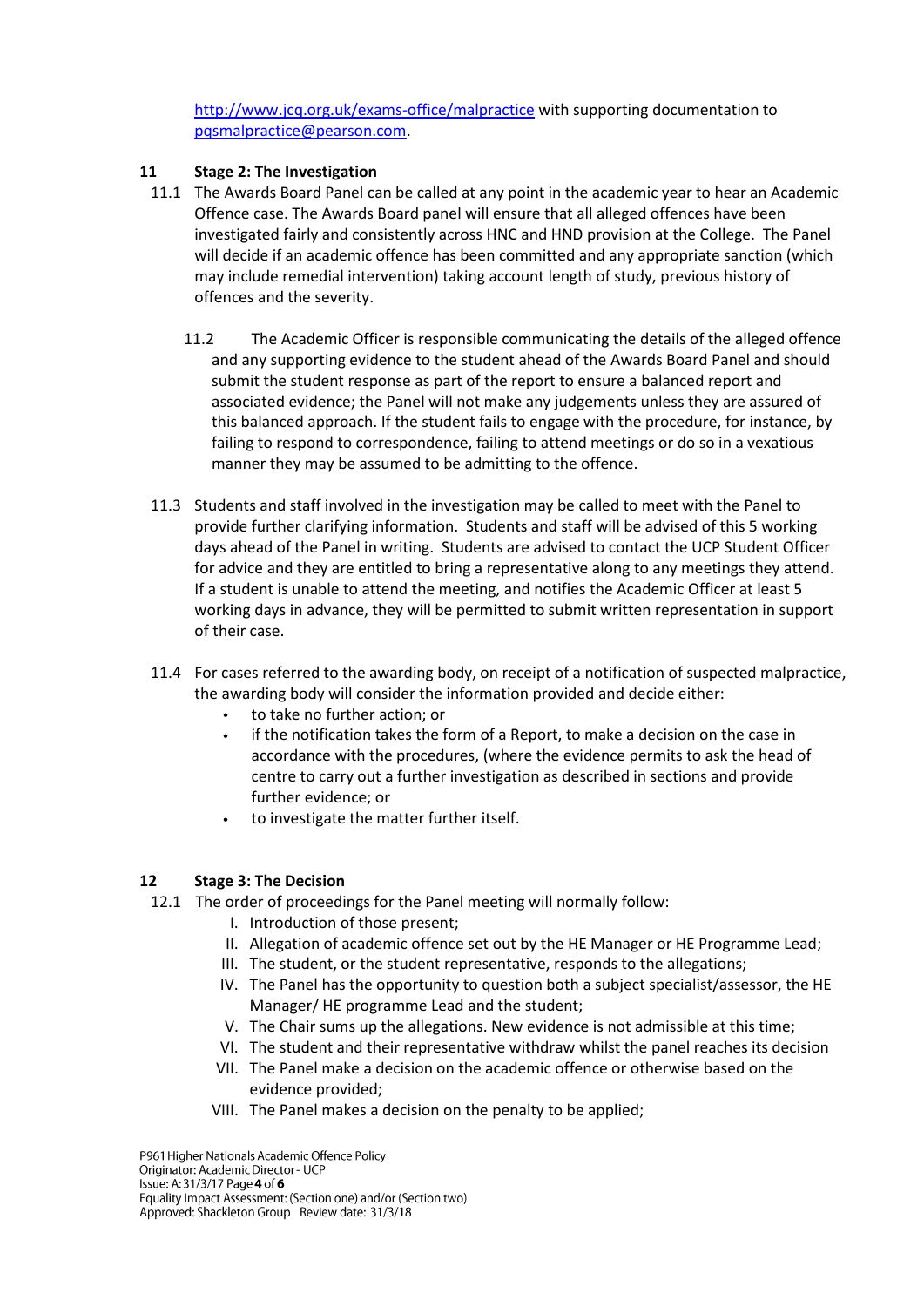- IX. The Academic Officer writes up the findings and confirms the outcome in writing to the student within 5 working days.
- 12.2 If the student is found not to have committed an academic offence and there is no evidence of poor academic practice then all documentation relating to the case will be removed from the student and College files.
- 12.3 In deciding which academic penalty to impose, the panel will take into consideration, amongst other matters, admission of academic misconduct by the student, the seriousness and the extent of the misconduct.
- 12.4 Each case will be considered and judged on an individual basis in the light of all information available. Where there is an established, clearly evidenced, repeated pattern of behaviour this may be taken into consideration when determining whether a sanction should be applied.
- 12.5 Sanctions that can be made include;
	- The claim is dismissed and the work is marked
	- Allow the work to be marked and student is issued with an academic warning
	- A mark of 0 or grade F is awarded for the component of assessment in question
	- A mark of 0 or grade F is awarded for the unit in question
- 12.6 Where a unit mark, or a component mark, of 0 or F has been awarded as a penalty for the use of unfair means, a student shall be permitted the normal entitlement of further opportunities to pass the unit. The opportunities which remain will depend on the point in the academic cycle at which the zero has been awarded. For example, if this is the students first submission they will be allowed further opportunities to include:
	- i) an opportunity to be reassessed at the stipulated time;
	- ii) an opportunity to retake the module the next time the module is delivered;
- 12.7 Where a student has been permitted to be reassessed or to retake a unit the maximum unit mark that the student shall be given under any circumstances shall be the pass mark for the unit.
- 12.8 Any student found to have committed an academic offence will be required by the Panel, in addition to the above, to undertake appropriate study skills and guidance on the use the text matching detection tool, Turnitin.

#### **13 Stage 5: The Appeal**

13.1 If the student believes he or she has been wrongly accused of an academic offence the student can make a case when he or she meets with the panel. The student has a right to appeal if he or she can provide new evidence or believes that the procedures have not been followed properly. Details about the Appeals Process can be found on page 34 of the UCP Rules Regulations and Procedures for Student[s http://www.ucp.ac.uk/supporting-you/](http://www.ucp.ac.uk/supporting-you/)